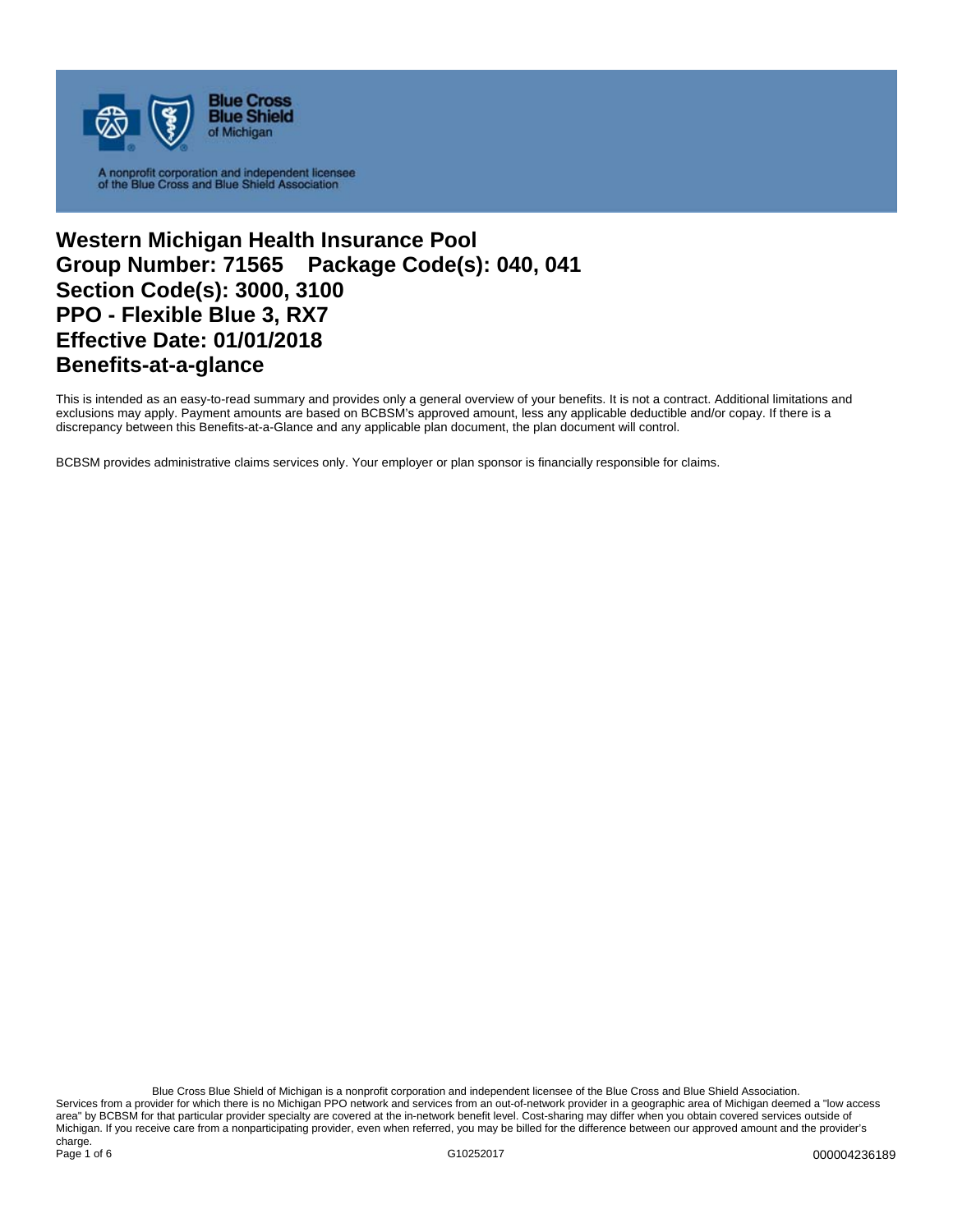## **Member's responsibility (deductibles, copays, coinsurance and dollar maximums)**

| <b>Benefits</b>                                                                                                                                                             | <b>In-Network</b>                                                                          | <b>Out-of-Network</b>                                                                     |
|-----------------------------------------------------------------------------------------------------------------------------------------------------------------------------|--------------------------------------------------------------------------------------------|-------------------------------------------------------------------------------------------|
| Deductibles - per calendar year<br>The full family deductible must be met under a two person or family<br>contract before benefits are paid for any person on the contract. | \$2,000 per member<br>\$4,000 per family                                                   | \$4,000 per member<br>\$8,000 per family                                                  |
| Copays<br>• Fixed Dollar Copays                                                                                                                                             | No Copay                                                                                   | No Copay                                                                                  |
| <b>Coinsurance</b><br>• Percent Coinsurance                                                                                                                                 | $0\%$                                                                                      | 20%<br><b>Note:</b> Services without a network<br>are covered at the in-network<br>level. |
| Annual out-of-pocket maximums<br>The full family out of pocket maximum must be met before it is considered<br>satisfied.                                                    | \$3,000 per member<br>\$6,000 per family<br>Includes Deductible, Coinsurance and<br>Copays | \$6,000 per member<br>\$12,000 per family<br>Includes Coinsurance                         |
| Lifetime dollar maximum                                                                                                                                                     | Unlimited                                                                                  |                                                                                           |

| <b>Preventive Care Services</b>                                                                                                                                                                                                                                                                                            |                   |                                |
|----------------------------------------------------------------------------------------------------------------------------------------------------------------------------------------------------------------------------------------------------------------------------------------------------------------------------|-------------------|--------------------------------|
| <b>Benefits</b>                                                                                                                                                                                                                                                                                                            | <b>In-Network</b> | <b>Out-of-Network</b>          |
| Health Maintenance Exam - one per calendar year                                                                                                                                                                                                                                                                            | Covered - 100%    | Not Covered                    |
| Routine Physical Related Test X-Rays, EKG and lab procedures<br>performed as part of the health maintenance exam                                                                                                                                                                                                           | Covered - 100%    | Not Covered                    |
| Annual Gynecological Exam - two per calendar year, in addition to health<br>maintenance exam                                                                                                                                                                                                                               | Covered - 100%    | Not Covered                    |
| Pap Smear Screening - one per calendar year                                                                                                                                                                                                                                                                                | Covered - 100%    | Not Covered                    |
| Mammography Screening - one per calendar year                                                                                                                                                                                                                                                                              | Covered - 100%    | Covered - 80% after deductible |
| Contraceptive Methods and Counseling                                                                                                                                                                                                                                                                                       | Covered - 100%    | Not Covered                    |
| Prostate specific antigen (PSA) screening - one per calendar year                                                                                                                                                                                                                                                          | Covered - 100%    | Not Covered                    |
| Endoscopic Exams one per calendar year                                                                                                                                                                                                                                                                                     | Covered - 100%    | Covered - 80% after deductible |
| Well Child Care<br>• 8 visits per calendar year, birth through 12 months<br>• 6 visits per calendar year, 13 months through 35 months<br>• 2 visits per calendar year, 36 months through 47 months<br>Visits beyond 47 months are limited to one per member per calendar year<br>under the health maintenance exam benefit | Covered - 100%    | Not Covered                    |
| Immunizations - pediatric and adult                                                                                                                                                                                                                                                                                        | Covered - 100%    | Not Covered                    |

| <b>Physician Office Services</b>                                                                |                                 |                                |
|-------------------------------------------------------------------------------------------------|---------------------------------|--------------------------------|
| <b>Benefits</b>                                                                                 | <b>In-Network</b>               | <b>Out-of-Network</b>          |
| <b>Office Visits</b>                                                                            | Covered - 100% after deductible | Covered - 80% after deductible |
| Online Visits<br>Note: Services are payable when rendered by American Well or BCBS<br>providers | Covered - 100% after deductible | Covered - 80% after deductible |
| <b>Office Consultations</b>                                                                     | Covered - 100% after deductible | Covered - 80% after deductible |
| <b>Pre-Surgical Consultations</b>                                                               | Covered - 100% after deductible | Covered - 80% after deductible |

Blue Cross Blue Shield of Michigan is a nonprofit corporation and independent licensee of the Blue Cross and Blue Shield Association. Services from a provider for which there is no Michigan PPO network and services from an out-of-network provider in a geographic area of Michigan deemed a "low access area" by BCBSM for that particular provider specialty are covered at the in-network benefit level. Cost-sharing may differ when you obtain covered services outside of Michigan. If you receive care from a nonparticipating provider, even when referred, you may be billed for the difference between our approved amount and the provider's charge.<br>Page 2 of 6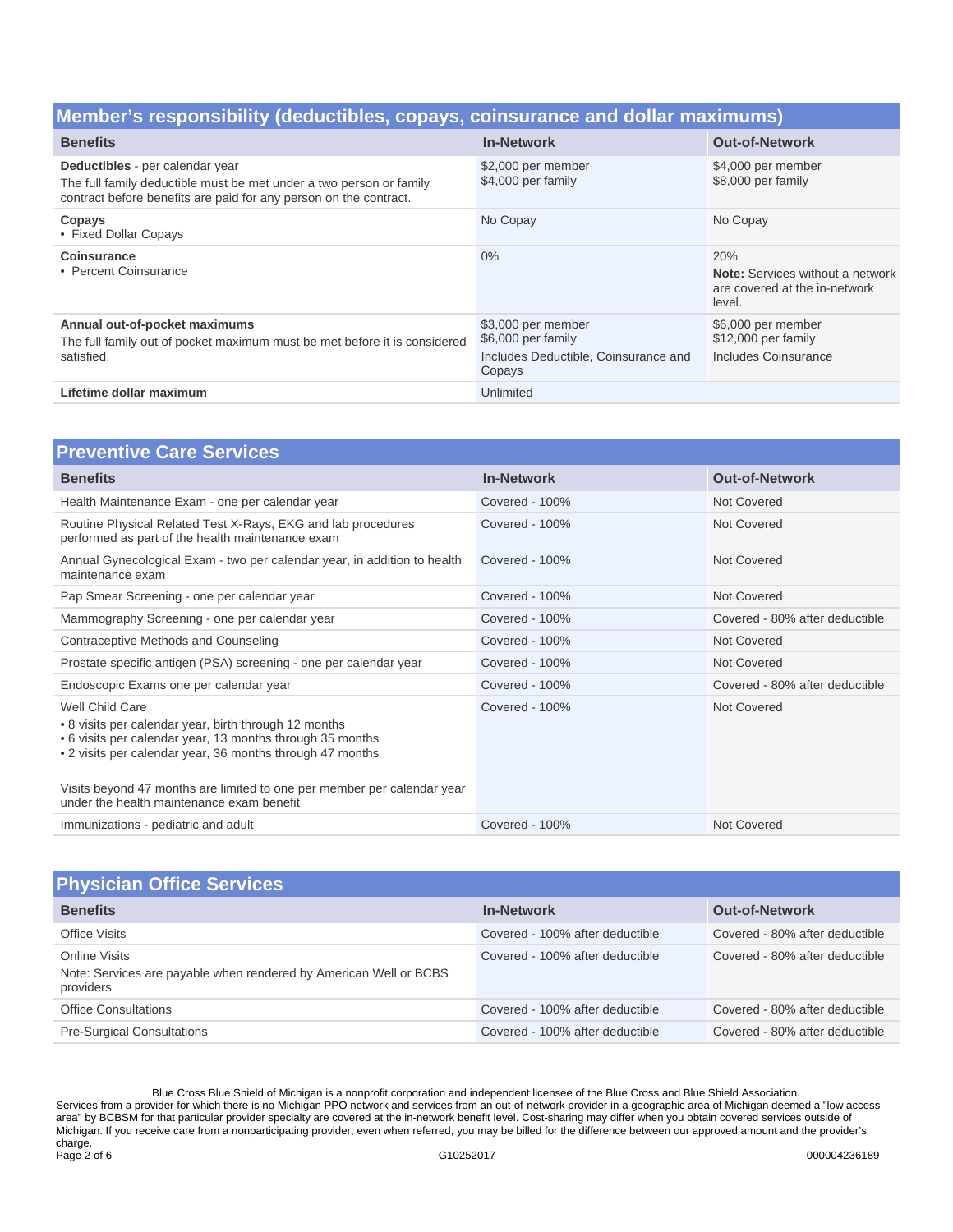| <b>Emergency Medical Care</b>                          |                                 |                                 |
|--------------------------------------------------------|---------------------------------|---------------------------------|
| <b>Benefits</b>                                        | <b>In-Network</b>               | <b>Out-of-Network</b>           |
| Hospital Emergency Room<br>Qualified medical emergency | Covered - 100% after deductible | Covered - 100% after deductible |
| Non-Emergency use of the Emergency Room                | Not Covered                     | Not Covered                     |
| <b>Urgent Care Services</b>                            | Covered - 100% after deductible | Covered - 80% after deductible  |
| Ambulance Services - Medically Necessary Transport     | Covered - 100% after deductible | Covered - 100% after deductible |

| <b>Diagnostic Services</b>                       |                                 |                                |
|--------------------------------------------------|---------------------------------|--------------------------------|
| <b>Benefits</b>                                  | <b>In-Network</b>               | <b>Out-of-Network</b>          |
| MRI, MRA, PET and CAT Scans and Nuclear Medicine | Covered - 100% after deductible | Covered - 80% after deductible |
| Diagnostic Tests, X-rays, Laboratory & Pathology | Covered - 100% after deductible | Covered - 80% after deductible |
| Radiation Therapy and Chemotherapy               | Covered - 100% after deductible | Covered - 80% after deductible |

| <b>Maternity Services Provided by a Physician</b> |                                 |                                |
|---------------------------------------------------|---------------------------------|--------------------------------|
| <b>Benefits</b>                                   | <b>In-Network</b>               | <b>Out-of-Network</b>          |
| <b>Prenatal Care Visits</b>                       | Covered - 100%                  | Covered - 80% after deductible |
| <b>Postnatal Care Visits</b>                      | Covered - 100% after deductible | Covered - 80% after deductible |
| Delivery and Nursery Care                         | Covered - 100% after deductible | Covered - 80% after deductible |

| <b>Hospital Care</b>                                                                                        |                                 |                                |
|-------------------------------------------------------------------------------------------------------------|---------------------------------|--------------------------------|
| <b>Benefits</b>                                                                                             | <b>In-Network</b>               | <b>Out-of-Network</b>          |
| Semi-Private Room, Inpatient Physician Care, General Nursing Care,<br><b>Hospital Services and Supplies</b> | Covered - 100% after deductible | Covered - 80% after deductible |
| <b>Inpatient Medical Care</b>                                                                               | Covered - 100% after deductible | Covered - 80% after deductible |

## **Alternatives to Hospital Care**

| <b>Benefits</b>                                   | <b>In-Network</b>               | <b>Out-of-Network</b>           |
|---------------------------------------------------|---------------------------------|---------------------------------|
| Hospice Care                                      | Covered - 100% after deductible | Covered - 100% after deductible |
| Home Health Care                                  | Covered - 100% after deductible | Covered - 100% after deductible |
| <b>Skilled Nursing</b>                            | Covered - 100% after deductible | Covered - 100% after deductible |
| Limited to a maximum of 90 days per calendar year |                                 |                                 |

| <b>Surgical Services</b>                                        |                                 |                                               |
|-----------------------------------------------------------------|---------------------------------|-----------------------------------------------|
| <b>Benefits</b>                                                 | <b>In-Network</b>               | <b>Out-of-Network</b>                         |
| Surgery (includes related surgical services)                    | Covered - 100% after deductible | Covered - 80% after deductible                |
| <b>Bariatric Surgery</b>                                        | Covered - 100% after deductible | Covered - 80% after deductible                |
| <b>Oral Surgery</b><br>Wisdom teeth extractions                 | Covered - 100% after deductible | Covered - 100% after in-network<br>deductible |
| Sterilization - males only<br>excludes reversal sterilization   | Covered - 100% after deductible | Covered - 80% after deductible                |
| Sterilization - females only<br>excludes reversal sterilization | Covered - 100%                  | Covered - 80% after deductible                |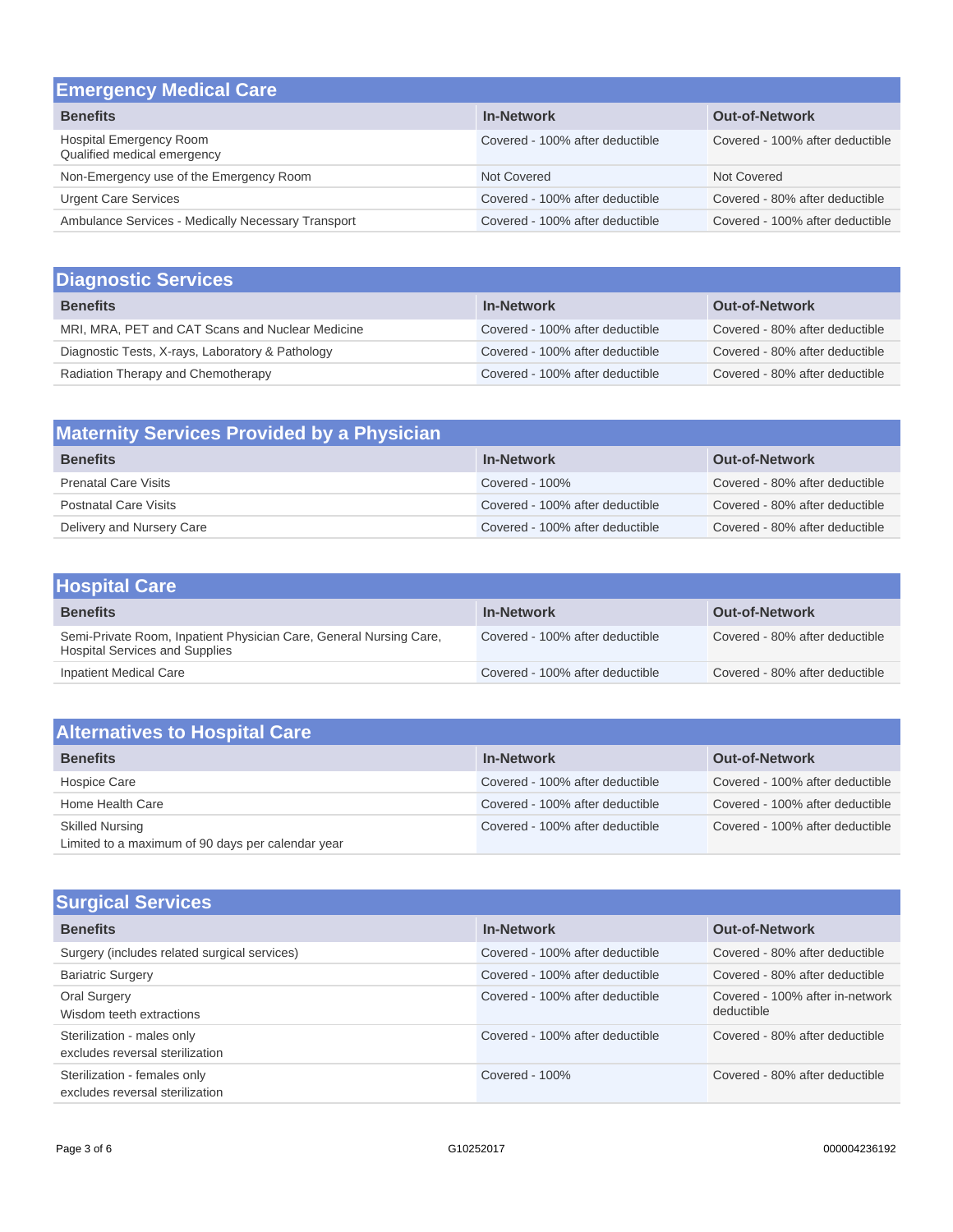| <b>Human Organ Transplants</b>                                                                                                                |                                 |                                |
|-----------------------------------------------------------------------------------------------------------------------------------------------|---------------------------------|--------------------------------|
| <b>Benefits</b>                                                                                                                               | <b>In-Network</b>               | <b>Out-of-Network</b>          |
| Specified Organ Transplants<br>In designated facilities only, when coordinated through BCBSM Human<br>Organ Transplant Program (800-242-3504) | Covered - 100% after deductible | Covered - 80% after deductible |
| Kidney, Cornea, Bone Marrow and Skin                                                                                                          | Covered - 100% after deductible | Covered - 80% after deductible |

| <b>Behavioral Health Care and Substance Abuse Treatment Services</b>                                 |                                                                    |                                                                  |
|------------------------------------------------------------------------------------------------------|--------------------------------------------------------------------|------------------------------------------------------------------|
| <b>Benefits</b>                                                                                      | <b>In-Network</b>                                                  | <b>Out-of-Network</b>                                            |
| Inpatient Behavioral Health Care and Substance Abuse Treatment                                       | Covered - 100% after deductible                                    | Covered - 80% after deductible                                   |
| Outpatient Behavioral Health Care and Substance Abuse Treatment<br>• Online Behavioral Health Visits | Covered - 100% after deductible<br>Covered - 100% after deductible | Covered - 80% after deductible<br>Covered - 80% after deductible |

| Autism Spectrum Disorders, Diagnoses and Treatment - Up to and including age 18                                                                                                                                                                                                |                                 |                                |
|--------------------------------------------------------------------------------------------------------------------------------------------------------------------------------------------------------------------------------------------------------------------------------|---------------------------------|--------------------------------|
| <b>Benefits</b>                                                                                                                                                                                                                                                                | <b>In-Network</b>               | <b>Out-of-Network</b>          |
| Applied Behavioral Analysis (ABA)<br>Pre-authorization required<br><b>Note:</b> Diagnosis of an autism spectrum disorder and a treatment<br>recommendation for ABA services must be obtained by an approved<br>autism evaluation center (AAEC) prior to seeking ABA treatment. | Covered - 100% after deductible | Covered - 80% after deductible |
| Physical, Occupational and Speech Therapy<br>Physical, Occupational and Speech therapy with an autism diagnosis is<br>unlimited                                                                                                                                                | Covered - 100% after deductible | Covered - 80% after deductible |
| <b>Nutritional Counseling</b>                                                                                                                                                                                                                                                  | Covered - 100% after deductible | Covered - 80% after deductible |

| <b>Other Covered Services</b>                                                           |                                 |                                |
|-----------------------------------------------------------------------------------------|---------------------------------|--------------------------------|
| <b>Benefits</b>                                                                         | <b>In-Network</b>               | <b>Out-of-Network</b>          |
| Cardiac Rehabilitation                                                                  | Covered - 100% after deductible | Covered - 80% after deductible |
| Chiropractic Spinal Manipulation<br>Limited to a maximum of 24 visits per calendar year | Covered - 100% after deductible | Covered - 80% after deductible |
| Durable Medical Equipment                                                               | Covered - 100% after deductible | Covered - 80% after deductible |
| Prosthetic and Orthotic Devices                                                         | Covered - 100% after deductible | Covered - 80% after deductible |
| <b>Private Duty Nursing Care</b>                                                        | Covered - 80% after deductible  | Covered - 80% after deductible |
| Allergy Testing and Therapy                                                             | Covered - 100% after deductible | Covered - 80% after deductible |

| <b>Therapy Services</b>                                                                                   |                                 |                                |
|-----------------------------------------------------------------------------------------------------------|---------------------------------|--------------------------------|
| <b>Benefits</b>                                                                                           | <b>In-Network</b>               | <b>Out-of-Network</b>          |
| Physical, Occupational and Speech Therapy<br>Limited to a combined maximum of 60 visits per calendar year | Covered - 100% after deductible | Covered - 80% after deductible |

**Note:** The following services require preapproval: Inpatient Care, select Radiology and Diagnostic Services, Inpatient Behavioral Health Care and Substance Abuse Treatment, and Skilled Nursing.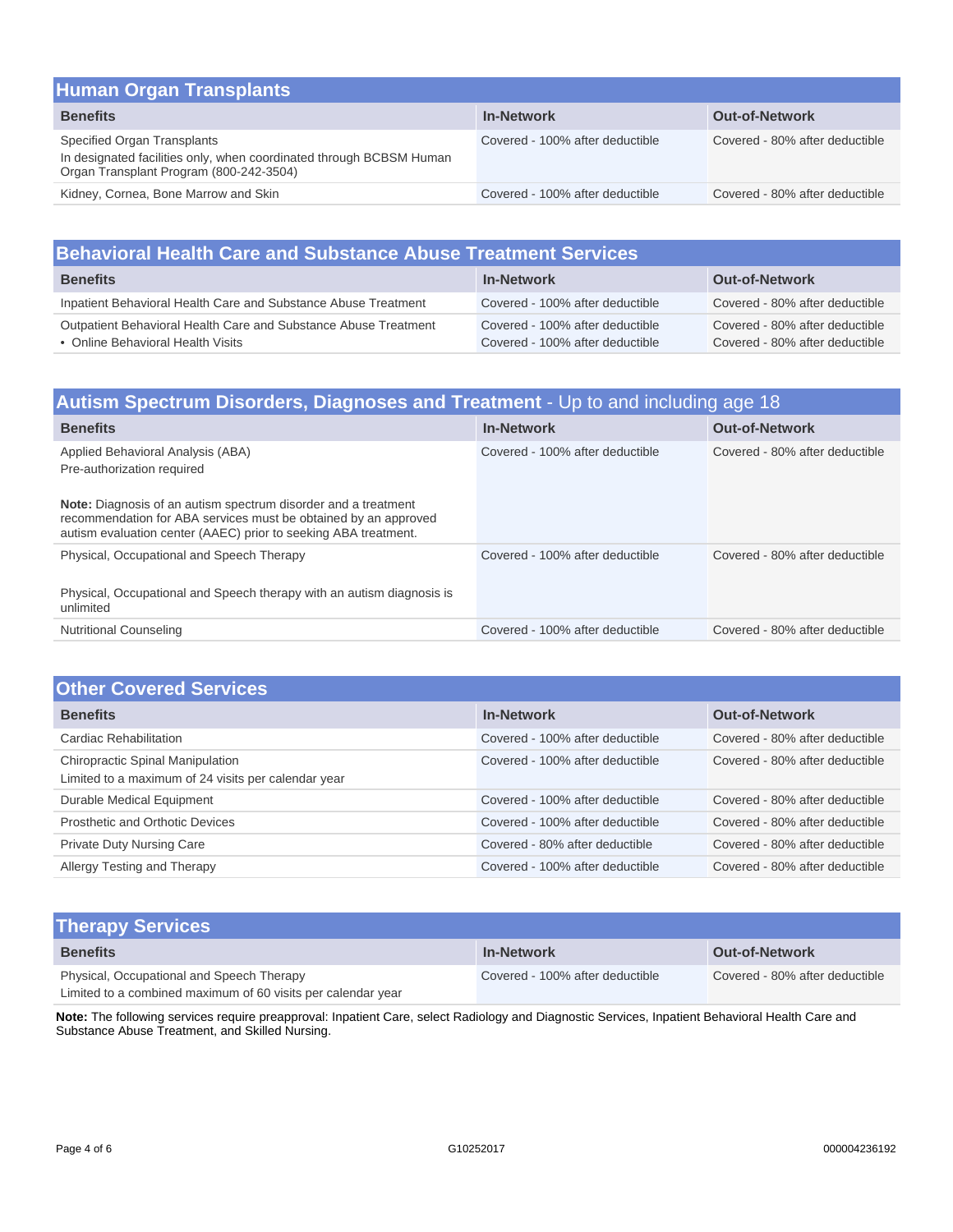

A nonprofit corporation and independent licensee<br>of the Blue Cross and Blue Shield Association

## **Western Michigan Health Insurance Pool Group Number: 71565 Package Code(s): 040, 041 Section Code(s): 3000, 3100 Prescription Drugs Effective Date: 01/01/2018 Benefits-at-a-glance**

This is intended as an easy-to-read summary and provides only a general overview of your benefits. It is not a contract. Additional limitations and exclusions may apply. Payment amounts are based on BCBSM's approved amount, less any applicable deductible and/or copay. If there is a discrepancy between this Benefits-at-a-Glance and any applicable plan document, the plan document will control.

BCBSM provides administrative claims services only. Your employer or plan sponsor is financially responsible for claims.

Your prescription drug copays, including mail order copays, may be subject to the same annual out-of-pocket maximum required under your medical coverage.

| <b>Member's responsibility (copays and coinsurance amounts)</b>                                                                                                                                    |                                                                                                                                                                                                                                                                                                                                                                                           |  |
|----------------------------------------------------------------------------------------------------------------------------------------------------------------------------------------------------|-------------------------------------------------------------------------------------------------------------------------------------------------------------------------------------------------------------------------------------------------------------------------------------------------------------------------------------------------------------------------------------------|--|
| <b>Benefits</b>                                                                                                                                                                                    | <b>Coverage</b>                                                                                                                                                                                                                                                                                                                                                                           |  |
| Deductible                                                                                                                                                                                         | \$2,000 per individual<br>\$4,000 per family                                                                                                                                                                                                                                                                                                                                              |  |
| Retail - 30 day supply                                                                                                                                                                             | \$10 copay after deductible - Generic drugs<br>\$40 copay after deductible - Brand drugs<br>\$0 copay after deductible - OTC drugs<br>(Only - Zyrtec, Zyrtec D, Prilosec, Claritin, Children's Claritin, Claritin<br>RediTabs and Claritin-D)<br>Prescriptions and refills obtained from a non-network pharmacy are<br>reimbursed at 80% of the approved amount, less the member's copay. |  |
| Mail Order - 90 day supply                                                                                                                                                                         | \$20 copay after deductible - Generic drugs<br>\$80 copay after deductible - Brand drugs                                                                                                                                                                                                                                                                                                  |  |
| Specialty Drugs - 30 day supply<br>Retail and Mail Order                                                                                                                                           | \$10 copay after deductible - Generic drugs<br>\$40 copay after deductible - Brand drugs<br>Members are restricted to a 30 day supply at both retail and mail order<br>and certain specialty drugs are limited to only a 15 day supply for each<br>fill.                                                                                                                                  |  |
| Adult and childhood select preventive immunizations as recommended by the<br>USPSTF, ACIP, HRSA or other sources as recognized by BCBSM that are in<br>compliance with the provisions of the PPACA | Covered - 100%                                                                                                                                                                                                                                                                                                                                                                            |  |
| <b>Oral and Injectable Contraceptives</b><br>Retail and Mail Order                                                                                                                                 | Covered - 100% for Generic and Select Brand name drugs; other<br>Brand name drugs are subject to the applicable copay/coinsurance                                                                                                                                                                                                                                                         |  |
| <b>Additional Services</b>                                                                                                                                                                         |                                                                                                                                                                                                                                                                                                                                                                                           |  |
| <b>Smoking Cessation Drugs</b>                                                                                                                                                                     | Covered                                                                                                                                                                                                                                                                                                                                                                                   |  |
| <b>Weight Loss Drugs</b>                                                                                                                                                                           | Covered                                                                                                                                                                                                                                                                                                                                                                                   |  |
| <b>Impotency Drugs</b>                                                                                                                                                                             | Covered                                                                                                                                                                                                                                                                                                                                                                                   |  |
| <b>Infertility Drugs</b>                                                                                                                                                                           | Covered                                                                                                                                                                                                                                                                                                                                                                                   |  |
| <b>Diabetic Supplies</b>                                                                                                                                                                           | <b>Not Covered</b>                                                                                                                                                                                                                                                                                                                                                                        |  |

Blue Cross Blue Shield of Michigan is a nonprofit corporation and independent licensee of the Blue Cross and Blue Shield Association.